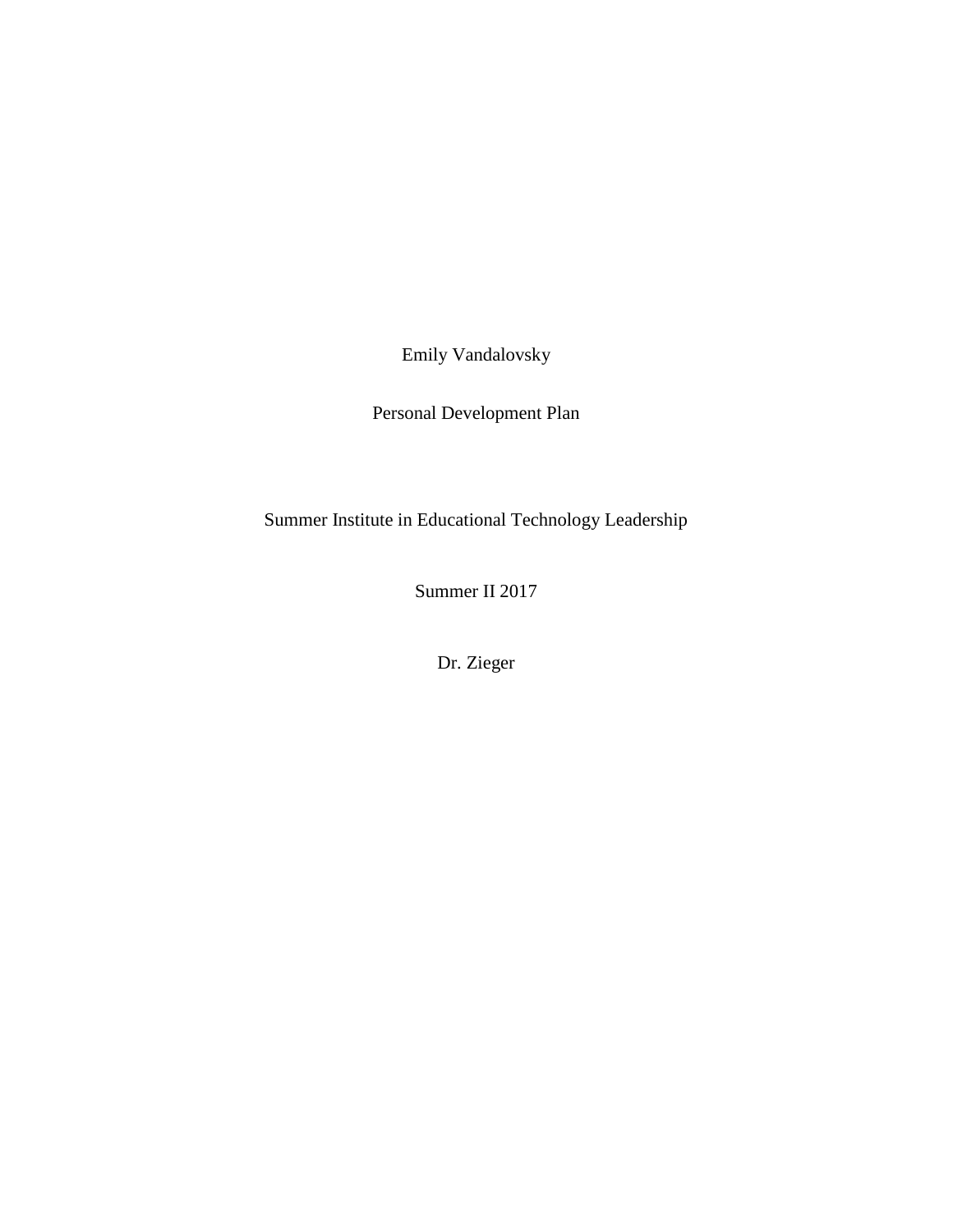*Everything is theoretically impossible, until it is done. [Robert A. Heinlein](https://en.wikiquote.org/wiki/Robert_A._Heinlein) (1966)* 

During the next three years, driven by the rapid pace and rigor of this Doctoral program, I am looking forward to gaining necessary skills and confidence for sharing my own ideas with fellow colleagues using various forms of communication channels. The biggest piece of communication, of course, will be my dissertation, which is both exciting and challenging to even think about it now. Other means of communicating my ideas will include presentations at various professional development venues, in my own school and offsite, and possibly participate in co-authoring an article or (now I am going to be really ambitious!) a book chapter.

Applying the fundamental two-step evaluation framework to my development plan of what to keep and what to change, I would like to continue chairing the academic department in my institution. Although this position has already presented me with numerous opportunities to work with a group of faculty and students towards the common goal, I am looking forward to expanding my leadership toolkit by becoming well familiar with multiple leadership theories and grow to establish my own effective leadership style.

In June of 2018, I enrolled in the Chair Academy, the 18-month engagement on the leadership and development. Upon completing the first part of it, I reviewed my professional development plan and revisited some of the goals. The training helped me to develop MAP or My Alignment Plan on how to develop into a transitional leader.

To begin, I identified myself as hard-working, efficient, reliable, collaborative critical thinker and established a mission statement, which presents the core purpose. **My mission statement** states: **be true to yourself, propagate positivity and inspiration to make a**